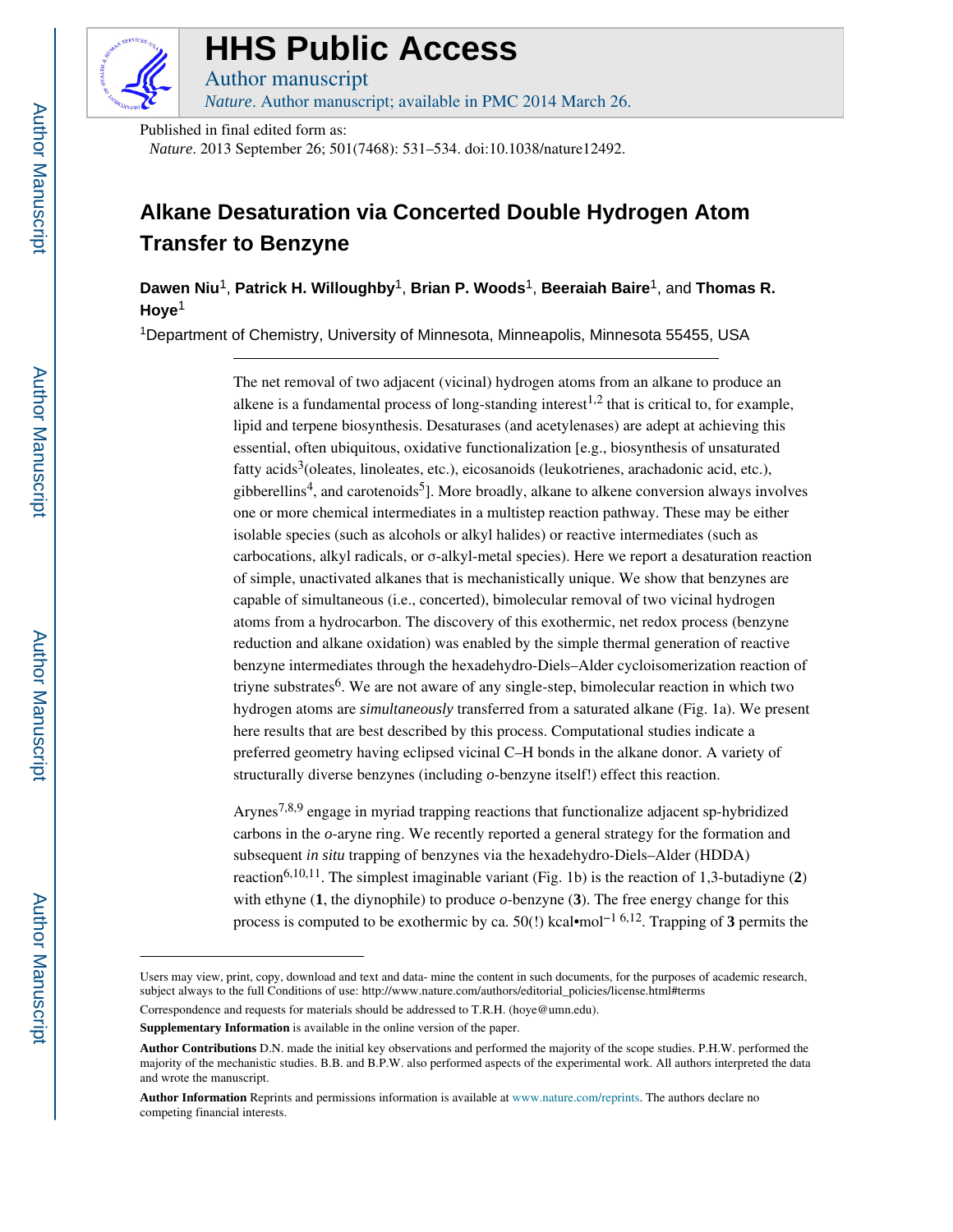synthesis of many useful benzene derivatives (**4**). In practice (Fig. 1c), the HDDA cycloisomerization is effected intramolecularly simply by heating a tethered triyne substrate like **5** to produce a fused bicyclic benzyne intermediate like **6**. Trapping leads to a highly substituted benzenoid product like **7**. In addition to the preparative value of this *de novo*  generation of benzynes, the HDDA reaction provides the opportunity to uncover previously unprecedented aryne trapping modes<sup>13,14</sup> (e.g., the insertion of the strained benzyne into the silyl ether bond as **6** proceeds to **7**). This is largely because HDDA cyclizations produce reactive benzyne intermediates in the absence of added reagents, byproducts, or catalysts.

We now report a double hydrogen atom  $(2H)$  transfer reaction in which a HDDA-generated benzyne simultaneously accepts two vicinal hydrogen atoms from a suitable alkane 2Hdonor  $(H-C<sub>sp3</sub>C<sub>sp3</sub>–H)$ . This gives the corresponding (oxidized) alkene and (reduced) benzenoid products. For example, when we heated triyne **8** in cyclooctane to 85 °C, the only isolated product (89%) was the reduced fluorenone derivative **10-h**<sub>2</sub> (Fig. 2a). Using <sup>1</sup>H NMR spectroscopy, we observed that a comparable amount of cyclooctene had been formed via desaturation<sup>15</sup> (see Fig. 3b). The only well-characterized example of benzyne reduction via the net addition of two hydrogen atoms is the work of Sterenberg and coworkers in which a benzyne intermediate derived from a bis-diyne-bridged, dinuclear metal complex was reduced to the arene<sup>16</sup>. They demonstrated that the solvent (THF) was the source of the hydrogen (and, in the case of THF- $d_8$ , deuterium<sup>17</sup>) atoms that appeared in the reduced benzenoid product. When we heated substrate **8** in THF-*h8*, **10-h2** was the only product isolated (75%, Fig. 2a). Similarly, when **8** was heated in THF-*d8*, the dideuterated analog **10-d<sub>2</sub>** (MS and <sup>1</sup>H NMR) was the only isolated product.

To further probe the mechanism of this process and, in particular, to distinguish between pathways involving sequential hydrogen atom abstractions from two solvent molecules vs. a transfer of two hydrogen atoms from a single molecule, we repeated the generation and trapping of benzyne **9**, this time in the presence of an equimolar mixture of THF-*h8* and THF-*d8*. Intriguingly, only the diprotio-and dideuterio-benzenoid products **10-h2** and **10-d<sup>2</sup>** were produced; none of the mono-H/mono-D analog (**10-hd**) was detected. The observed **10-h2:10-d2** product ratio was 6:1, indicating a significant H/D kinetic isotope effect for the 2H-transfer. In a complementary experiment, we used a 1:6 molar ratio of THF-*h8*:THF-*d8*, which gave a nearly 1:1 ratio of products **10-h2:10-d2**. The lack of an observable level of monodeuterated product in any of these experiments is consistent with the concerted transfer to the benzyne of two hydrogen atoms from a single THF molecule as represented in the transition structure (TS) depiction **11** (Fig. 2b). Although such a description might seem unusual, it can be noted that the generally accepted mechanism for (i) the reduction of alkenes by diimide  $(HN=NH)^{18,19}$  and (ii) dyotropic reactions in which two hydrogen atoms are shuffled intramolecularly<sup>20,21</sup> (Fig. 2b) involves a similar simultaneous transfer.

We next screened a series of cyclic hydrocarbons to explore their relative ability to engage an aryne in a similar hydrogen transfer reaction (Fig. 3). We were surprised to observe that cyclohexane was significantly less efficient than the other cycloalkanes in its reduction of the benzyne **13** (entries 1–5, Fig. 3a). This was initially seen from simple comparison of the chemical yields following purification of reduced (benzenoid) product **14**. It is relevant that when the HDDA cyclization is carried out in the absence of a suitably good trapping agent,

*Nature*. Author manuscript; available in PMC 2014 March 26.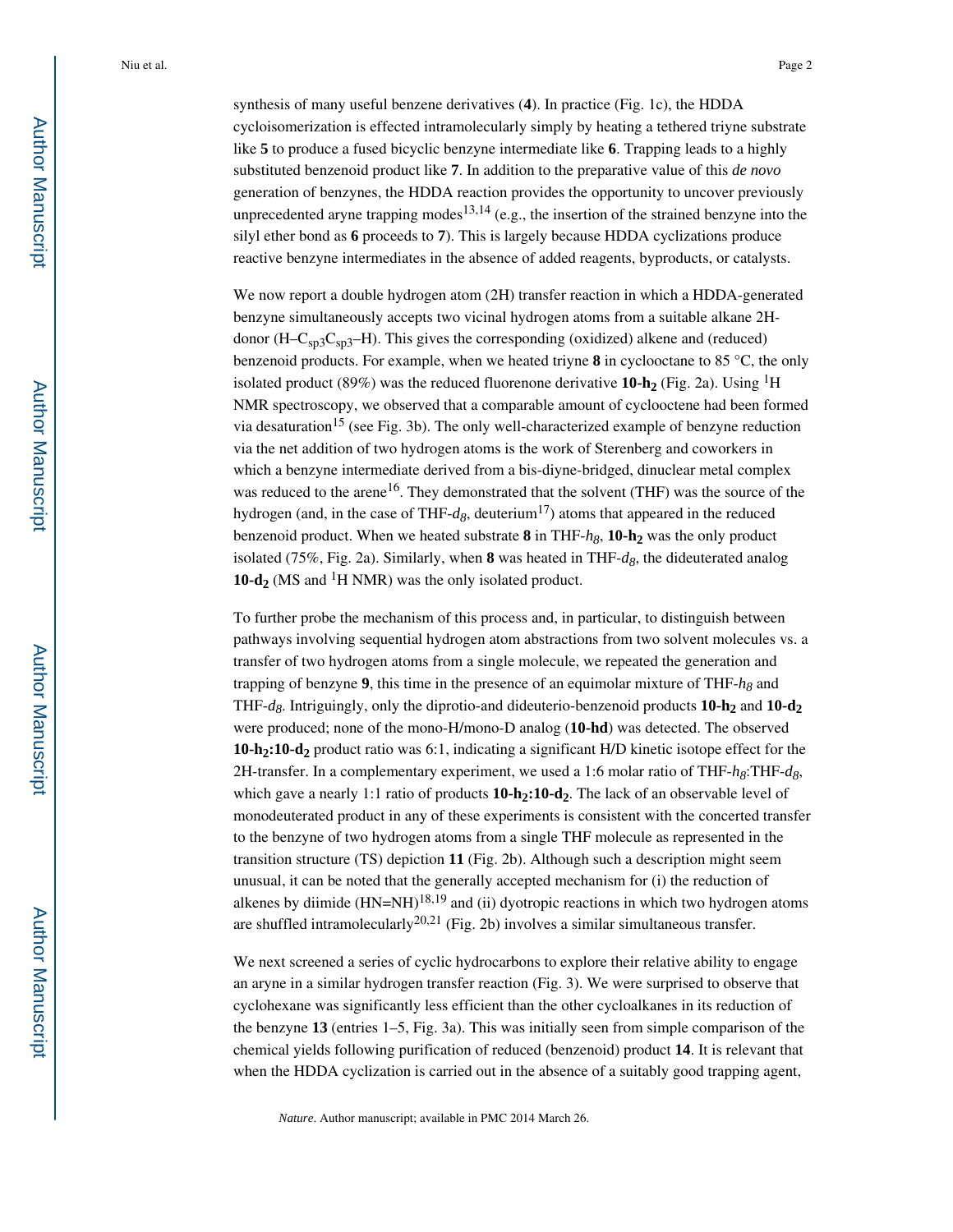we routinely observe the formation of intractable, dark-colored mixtures of oligomeric substances. We hypothesize that this is because the reactive benzyne (e.g., **13**) engages the conjugated diyne unit in another molecule of substrate triyne (e.g., **12**) competitively with its abstraction of two hydrogen atoms from a solvent molecule. Thus, for these processes the yield of **14** is a meaningful reflection of the 2H-transfer rate from each donor solvent. Use of the acyclic hydrocarbon *n*-heptane as solvent also resulted in the production of **14**, now in 30% (isolated) yield—i.e., heptane is intermediate in reactivity between cyclopentane and cyclohexane. Notably, when the starting concentration of triyne **12** was reduced by an order of magnitude (i.e., 10 vs. 1 mM), the isolated yield of **14** more than doubled for the reaction in cyclohexane (20% to 53%) or *n*-heptane (30% to 73%). This is consistent with the hypothesis that the rate of the primary decomposition process is dependent on the triyne concentration.

We then turned to the use of No-D NMR spectroscopy<sup>22</sup> to both positively identify the alkene byproduct and to demonstrate that it was formed in nearly equimolar amount vis-àvis the reduced benzenoid product **14**. A typical No-D spectrum, this one from heating **12** in an equivolume mixture of cyclooctane and cyclopentane ( $[12] = 0.01$  M), is shown in Fig. 3b. The ratio of the alkene resonances of cyclooctene to cyclopentene (adjusted for the molar ratio of solvents) provides the *k*rel (2.6 for this example). The relative intensity of alkene to arene resonances (from **14**) as well as the absence of resonances indicative of aromatic byproducts shows the overall cleanliness of the reaction.

As stated earlier, cyclohexane (entry 5, tabular inset in Fig. 3a) is a considerably poorer 2Hdonor compared to the other cyclic hydrocarbons (entries 1–4). We hypothesized that this implies a preference for an eclipsed geometry for the relevant  $HC_{sn3}C_{sn3}H$  subunit within the 2H-donor molecule. Accordingly, cyclohexane, dominated by the chair conformation, is least disposed toward transfer of two of its hydrogen atoms, whereas the other hydrocarbons all have low-lying conformers with  $HC_{sp3}C_{sp3}H$  dihedral angles much smaller than 60°. That is, those cyclic hydrocarbons populated to a significant extent by conformers having less highly staggered vicinal C–H bonds are the more reactive 2H-donors. To further test this thinking, we examined 1,4-dioxaneas a potential 2H-donor. Not surprisingly, use of this chair-like compound gave none of the reduced product **14** (entry 7, Fig. 3a). On the other hand, norbornane, having a boat-like cyclohexane embedded in its framework (and an associated  $HC_{sp3}C_{sp3}H$  moiety with a 0 $\textdegree$  dihedral angle) is a kinetically competent donor (entry 4), even though the product norbornene comprises a strained alkene.

Next, using DFT methods (see Supplementary Information) we computed the TS geometry and the free energy of activation (ΔG‡ ) for the double hydrogen atom transfer21 between *o*benzyne (**3**) and each of the seven cyclic donors shown in entries 1–7 (Fig. 3a). For all 2Hdonors the calculations indicate a relatively early TS (cf. the two distances shown in **15a**). This is consistent with the highly exothermic nature of the 2H-transfer step [e.g., we computed the free energy of reaction to be −65.6 kcal mol−1 for *o*-benzyne (**3**) + cyclopentane going to benzene + cyclopentene]. The computed geometries for the cyclopentane (**15a**) and cyclohexane (**15b**) TSs are shown in Fig. 3c. It is not accidental that the energy difference between the chair and boat conformers of cyclohexane (ca. 6 kcal•mol<sup>-1</sup>) is similar to the computed difference in ΔG<sup>‡</sup> between **15a** and (the boat-like)

*Nature*. Author manuscript; available in PMC 2014 March 26.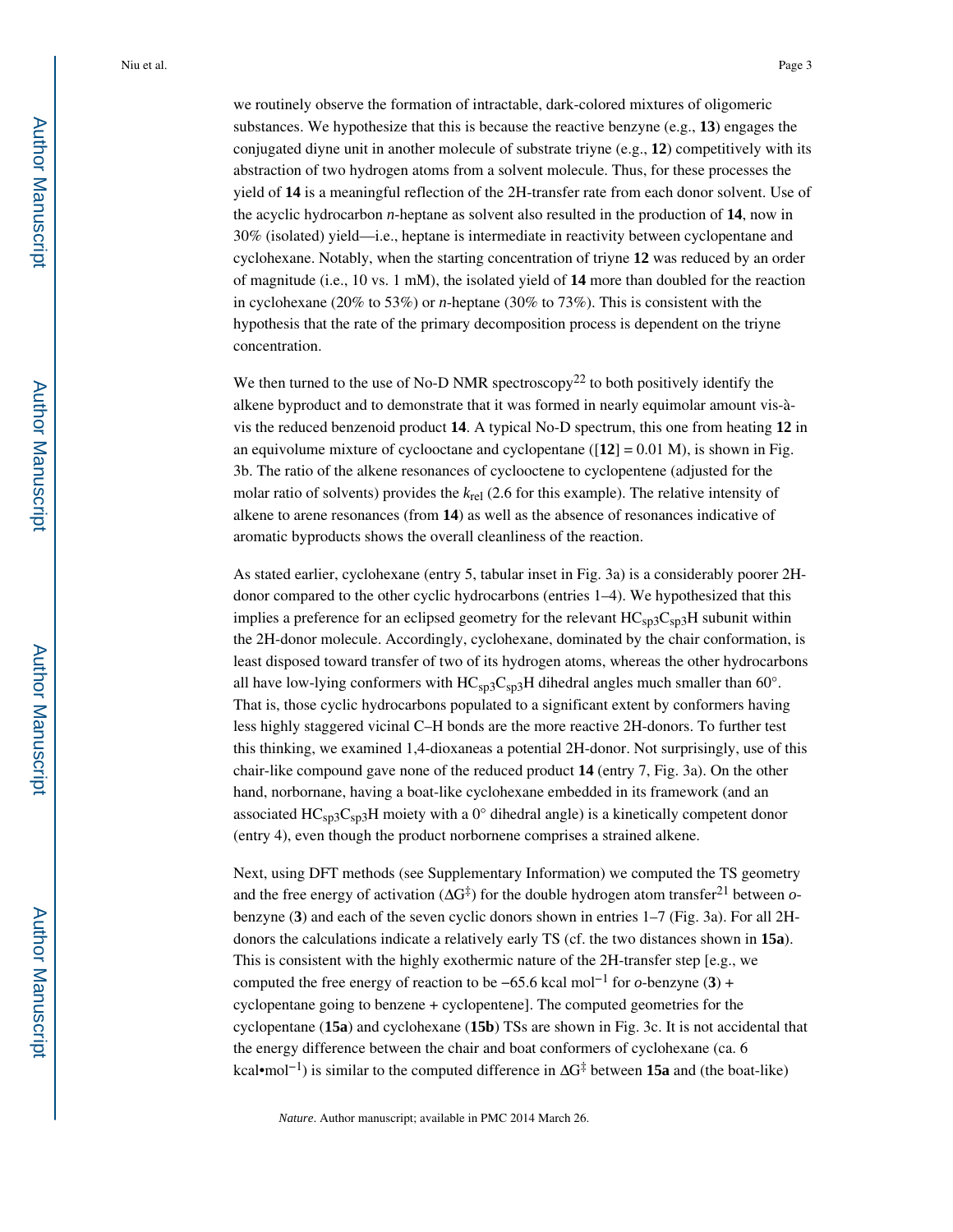**15b**. The  $\Delta G^{\ddagger}$ s computed for all seven donors are given in the tabular inset in Fig. 3a. There is a remarkably good correlation between the computed  $\Delta G^{\ddagger}$ s and the observed  $k_{rel}$  values. These observations are most consistent with the idea of substantial dihedral angle dependence for the process, which can only be true if the double hydrogen atom transfer event is concerted.

Products **16a-g** (Fig. 2d) arose from incubating the corresponding triyne precursor [inferred from the dashed line in each structure (see Supplementary Information for details)] in cyclooctane under the indicated conditions. Notable features include: (i) a variety of functional groups, present in both the triyne precursor and benzenoid product, are readily tolerant of these benign reducing conditions; (ii) benzynes representing a breadth of electronic activation and/or perturbation engage in the reaction; (iii)most of the products **16**  have a 1,2,3,4-tetrasubstituted motif, a substitution pattern that can be challenging to access by classical aromatic synthesis strategies; (iv)the double hydrogen atom transfer process occurs readily even at ambient temperature (cf.  $16a$ ); and(v) the reaction is not limited by scale (cf. **16g**).

Finally, an ancillary but important practical consideration has emerged. The most common method for generating simple benzyne derivatives, including the parent **3**, is that of Kobayashi23 in which 2-trimethylsilylphenyl triflate (*o*-TMSPhOTf) is exposed to a fluoride ion source (commonly CsF) in, most often, THF as the solvent. We speculated that some known trapping reactions of benzynes generated in THF are compromised in their efficiency due to competitive reduction by that solvent. Indeed, when we exposed *o*-TMSPhOTf to CsF in THF-*d8* in the absence of any other trapping agent, we observed the production of benzene  $(C_6H_4D_2$ , by <sup>1</sup>H NMR analysis). Similarly, benzene (and cyclopentene) was seen when CsF and  $o$ -TMSPhOTf were reacted in CD<sub>3</sub>CN that contained cyclopentane (ca. 25) equiv). We suggest that all traditional benzyne generation methods performed in the presence of a potential 2H-donor (most typically, THF) are at risk to the unwanted, benzynedepleting, 2H-transfer process, especially when the benzyne trapping event is inherently slow. Indeed, we can infer that this has already been encountered. Recent reports show THF to be an inferior medium(vs. 1.4-dioxane<sup>24</sup> or diethyl ether<sup>25</sup>) for some benzyne trapping reactions. This is consistent with (i) the results we reported above for the relative efficiency of THF vs. 1,4-dioxane as a2H-donor (entries 6 vs. 7, tabular inset in Fig. 3a) and (ii) our arguments for angle-dependency during the 2H-transfer.

In summary, we have described the essential mechanistic features of a double hydrogen atom transfer process. Both (vicinal) hydrogen atoms come from the same donor molecule. There is substantial dihedral angle dependence–donors having a greater degree of eclipsing among their low-energy conformers are more reactive. This is reinforced by the nearly planar geometry of the six reacting atoms in the computed transition structures. Our observations support a pathway in which both hydrogen atoms are transferred simultaneously from the saturated alkane to the benzyne carbon atoms—a process that could be viewed as a metal-free, double C–H activation event<sup>26</sup>.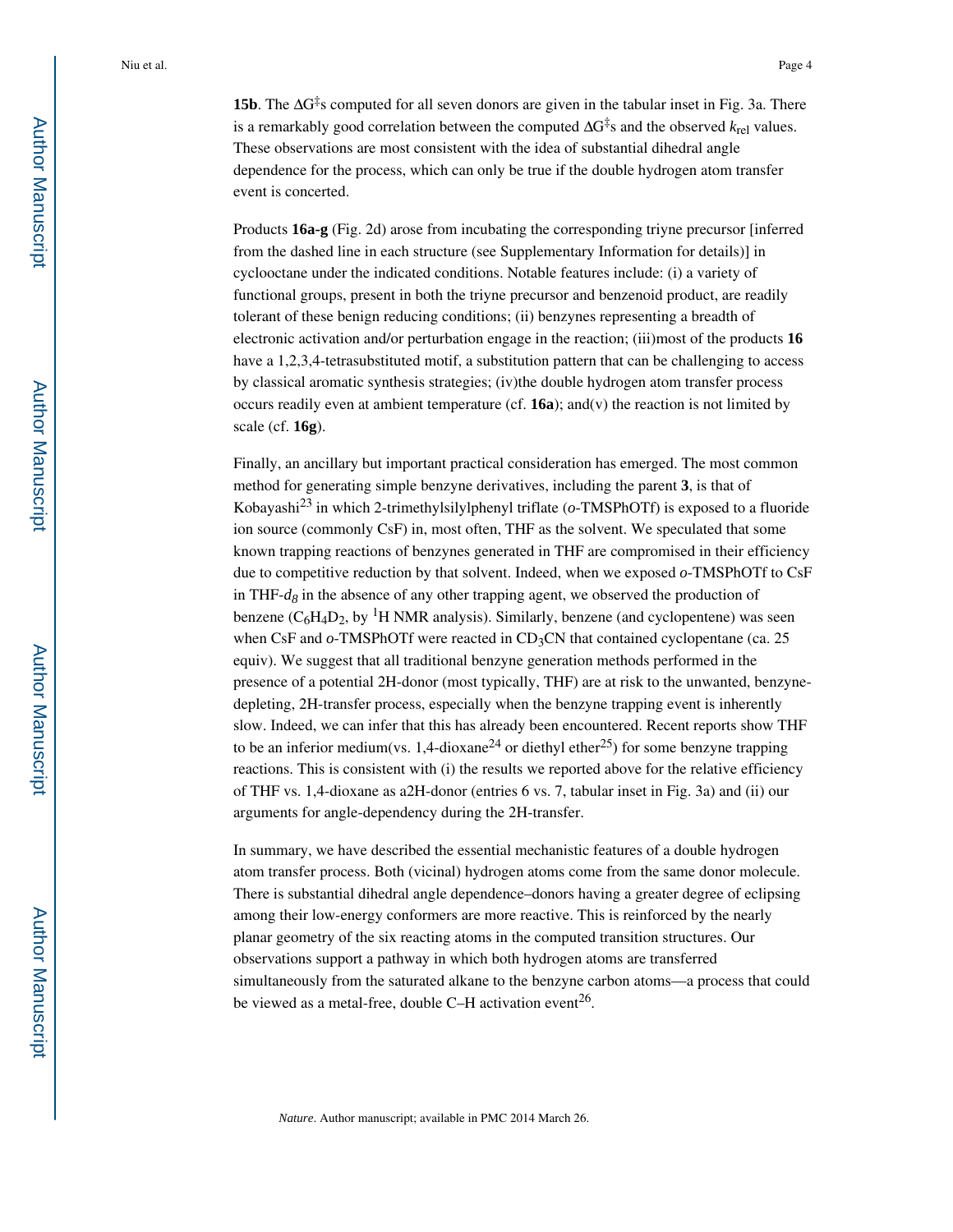## **Methods Summary**

A typical double hydrogen atom transfer reaction comprised heating a solution of HDDA triyne precursor (substrate) in cyclooctane (ca. 0.01 M) in a closed glass reaction vessel (e.g., a screw-capped vial or culture tube). After the specified time, the reaction mixture was loaded directly onto a bed of silica gel and eluted first with hexanes to remove the excess cyclooctane and then with ethyl acetate to capture the reduced benzenoid products. These were further purified by chromatography on silica gel. Relative rate data (Fig. 3a and 3b) were collected by <sup>1</sup>H NMR spectroscopy at 500 MHz using No- $D^{22}$  and qNMR<sup>27</sup> techniques. Details are given in the Supplementary Information (SI). Details for the preparation of all new compounds, their full spectroscopic characterization data, and the computational methods used are also provided in the SI.

### **Supplementary Material**

Refer to Web version on PubMed Central for supplementary material.

#### **Acknowledgments**

D.N. and P.H.W. thank the University of Minnesota Graduate School Doctoral Dissertation Fellowship and National Science Foundation Graduate Research Fellowship program, respectively. We thank Professor Christopher J. Cramer for helpful discussions about the computational studies. Financial support from the National Institute of General Medical Sciences (GM65597) and the National Cancer Institute (CA76497) of the U.S. Department of Health and Human Services is acknowledged. Portions of this work were performed using hardware and software resources available through the University of Minnesota Supercomputing Institute (MSI).

### **References**

- 1. Linstead RP, Braude EA, Mitchell PWD, Wooldridge KRH, Jackman LM. Transfer of hydrogen in organic systems. Nature. 1952; 169:100–103.
- 2. Bloomfield DK, Bloch K. The formation of  $\Delta^9$ -unsaturated fatty acids. J Biol Chem. 1960; 235:337–345. [PubMed: 13801633]
- 3. Buist PH. Fatty acid desaturases: selecting the dehydrogenation channel. Nat Prod Rep. 2004; 21:249–262. [PubMed: 15042148]
- 4. Bhattacharya A, Kourmpetli S, Ward DA, Thomas SG, Gong F, Powers SJ, Carrera E, Taylor B, Gonzalez FN de C, Tudzynski B, Phillips AL, Davey MR, Hedden P. Characterization of the fungal gibberellin desaturase as a 2-oxoglutarate-dependent dioxygenase and its utilization for enhancing plant growth. Plant Physiol. 2012; 160:837–845. [PubMed: 22911627]
- 5. Moran NA, Jarvik T. Lateral transfer of genes from fungi underlies carotenoid production in aphids. Science. 2010; 328:624–627. [PubMed: 20431015]
- 6. Hoye TR, Baire B, Niu D, Willoughby PH, Woods BP. The hexadehydro-Diels–Alder reaction. Nature. 2012; 490:208–212. [PubMed: 23060191]
- 7. Hoffmann, RW. Dehydrobenzene and Cycloalkynes. Vol. 11. Academic; 1967. Organic Chemistry, A Series of Monographs
- 8. Tadross PM, Stoltz BM. A comprehensive history of arynes in natural product total synthesis. Chem Rev. 2012; 112:3550–3577. references therein. [PubMed: 22443517]
- 9. Baire B, Niu D, Willoughby PH, Woods BP, Hoye TR. Synthesis of complex benzenoids via the intermediate generation of *o*-benzynesthrough the hexadehydro-Diels–Alder reaction. Nature Protocols. 2013; 8:501–508. [PubMed: 23411632]
- 10. Miyawaki K, Suzuki R, Kawano T, Ueda I. Cycloaromatization of a non-conjugated polyenyne system: Synthesis of 5*H*-benzo[d]fluoreno[3,2-b]pyrans via diradicals generated from 1-[2-{4-(2-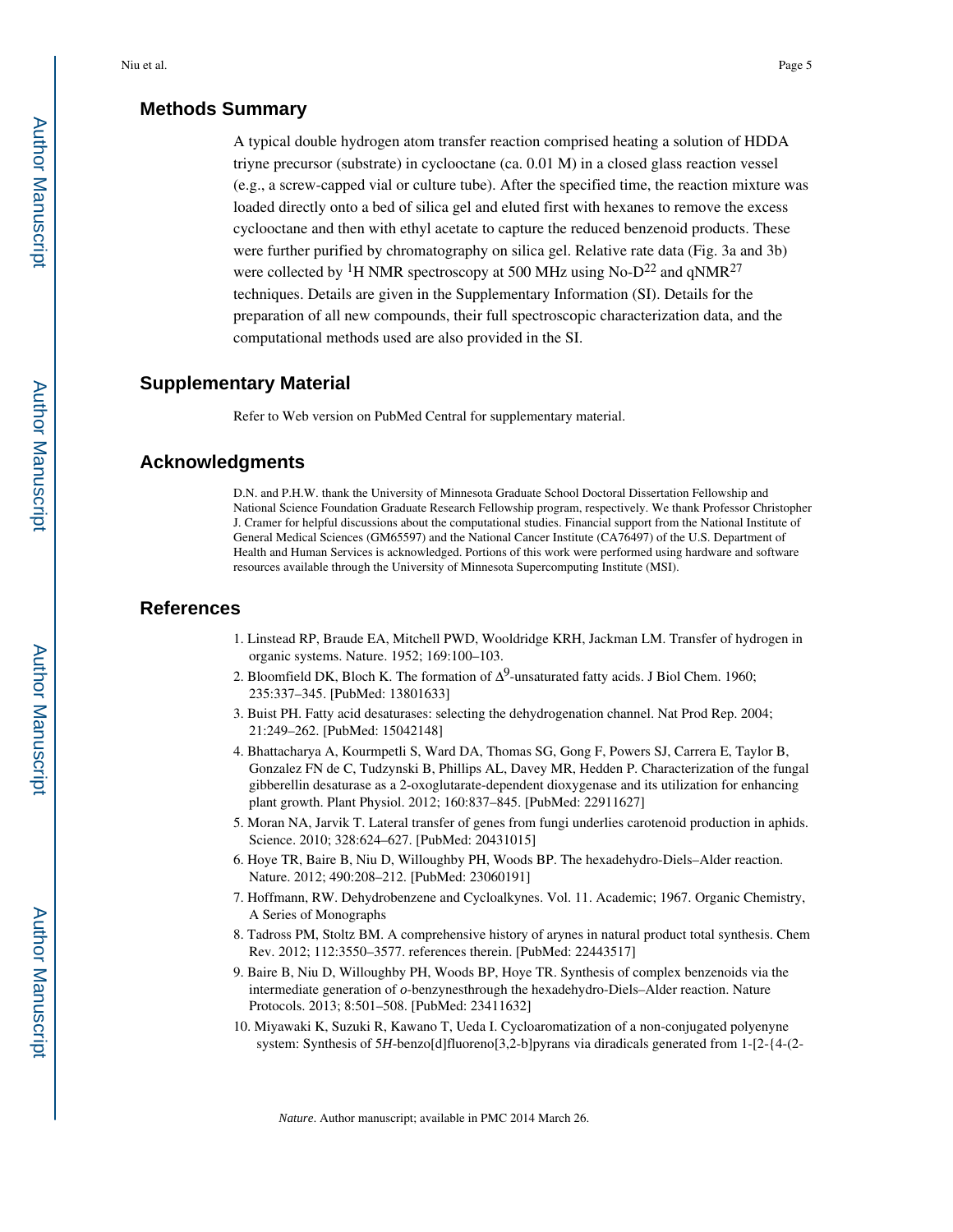alkoxymethylphenyl)butan-1,3-diynyl}]phenylpentan-2,4-diyn-l-ols and trapping evidence for the 1,2-didehydrobenzene diradical. Tetrahedron Lett. 1997; 38:3943–3946.

- 11. Bradley AZ, Johnson RP. Thermolysis of 1,3,8-nonatriyne: Evidence for intramolecular [2+4] cycloaromatization to a benzyne intermediate. J Am Chem Soc. 1997; 119:9917–9918.
- 12. Ajaz A, Bradley AZ, Burrell RC, Li WHH, Daoust KJ, Bovee LB, DiRico KJ, Johnson RP. Concerted vs. stepwise mechanisms in dehydro-Diels−Alder reactions. J Org Chem. 2011; 76:9320–9328. [PubMed: 21977993]
- 13. Hoffmann RW, Suzuki KA. "hot, energized" benzyne. Angew Chem Int Ed. 2013; 52:2–4.
- 14. Yun SY, Wang K-P, Lee N-K, Mamidipalli P, Lee D. Alkane C–H insertion by aryne intermediates with a silver catalyst. J Am Chem Soc. 2013; 135:4668–4671. [PubMed: 23477300]
- 15. Voica AF, Mendoza A, Gutekunst WR, Fraga JO, Baran PS. Guided desaturation of unactivated aliphatics. Nat Chem. 2012; 4:629–635. [PubMed: 22824894]
- 16. Tsui JA, Sterenberg BT. A metal-templated 4 + 2 cycloaddition reaction of an alkyne and a diyne to form a 1,2-aryne. Organometallics. 2009; 28:4906–4908.
- 17. de Almeida G, Townsend LC, Bertozzi CR. Synthesis and reactivity of dibenzoselenacycloheptynes. Org Lett. 2013; 15:3038–3041. [PubMed: 23734979]
- 18. Hünig S, Müller H, Thier W. Reduktionen mit diimid. Tetrahedron Lett. 1961; 2:353–357.
- 19. Corey EJ, Pasto DJ, Mock WL. Chemistry of diimide. II. Stereochemistry of hydrogen transfer to carbon-carbon multiple bonds. J Am Chem Soc. 1961; 83:2957–2958.
- 20. Fernández I, Cossío FP, Sierra MA. Dyotropic reactions: Mechanisms and synthetic applications. Chem Rev. 2009; 109:6687–6711. [PubMed: 19746971]
- 21. Fernández I, Sierra MA, Cossío FP. In-plane aromaticity in double-group transfer reactions. J Org Chem. 2007; 72:1488–1491. [PubMed: 17288393]
- 22. Hoye TR, Eklov BM, Ryba TD, Voloshin M, Yao LJ. No-D NMR (no deuterium proton NMR) spectroscopy: A simple yet powerful method for analyzing reaction and reagent solutions. Org Lett. 2004; 6:953–956. [PubMed: 15012073]
- 23. Himeshima Y, Sonoda T, Kobayashi H. Fluoride-induced 1,2-elimination of *o*-trimethylsilylphenyl triflate to benzyne under mild conditions. Chem Lett. 1983; 12:1211–1214.
- 24. Ma Z-X, Feltenberger JB, Hsung RP. Total syntheses of chelidonine and norchelidonine via an enamide–benzyne–[2+2] cycloaddition cascade. Org Lett. 2012; 14:2742–2745. [PubMed: 22575071]
- 25. Sumida Y, Kato T, Hosoya T. Generation of arynes via ate complexes of arylboronic esters with an *ortho*-leaving group. Org Lett. 2013; 15:2806–2809. [PubMed: 23687992]
- 26. Davies HML, Du Bois J, Yu J-Q. C–H Functionalization in organic synthesis. Chem Soc Rev. 2011; 40:1855–1856. [PubMed: 21390392]
- 27. Paul GF, Jak B, Lankin DA. Routine experimental protocol for qHNMR illustrated with taxol. J Nat Prod. 2007; 70:589–595. [PubMed: 17298095]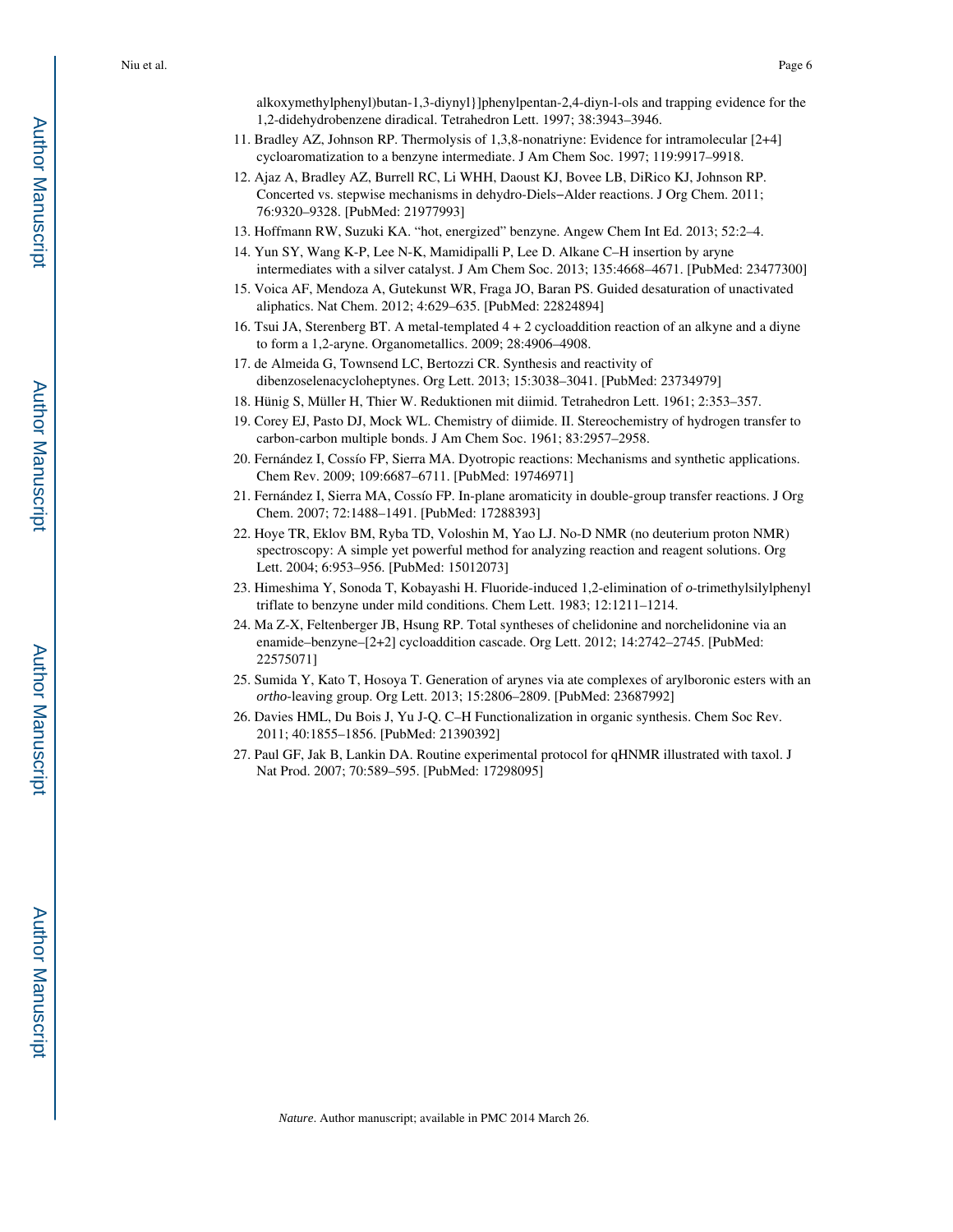a

 $\mathbf b$ 

**Desaturation** of an alkane by a generic 2H-acceptor  $(A)$ 



The hexadehydro-Diels-Alder cascade: Benzyne (3) generation and trapping



C A specific example of an HDDA cascade involving a novel type of trapping event



#### **Figure 1. Introduction and background**

a. A = a potential double hydrogen atom (2H) acceptor, in which the accepting moiety could be either monoatomic (e.g., metal, metal-oxo, carbene, or nitrene) or polyatomic (e.g., a πbonded species) in nature. **b**, The prototypical HDDA cascade. **c**, Intramolecular HDDA cycloisomerization followed by silyl ether trapping.<sup>6</sup> **d**, Here we show that benzynes (like **3**  or **6**) will extract two hydrogen atoms from adjacent carbon atoms of suitable 2H-donor substrates.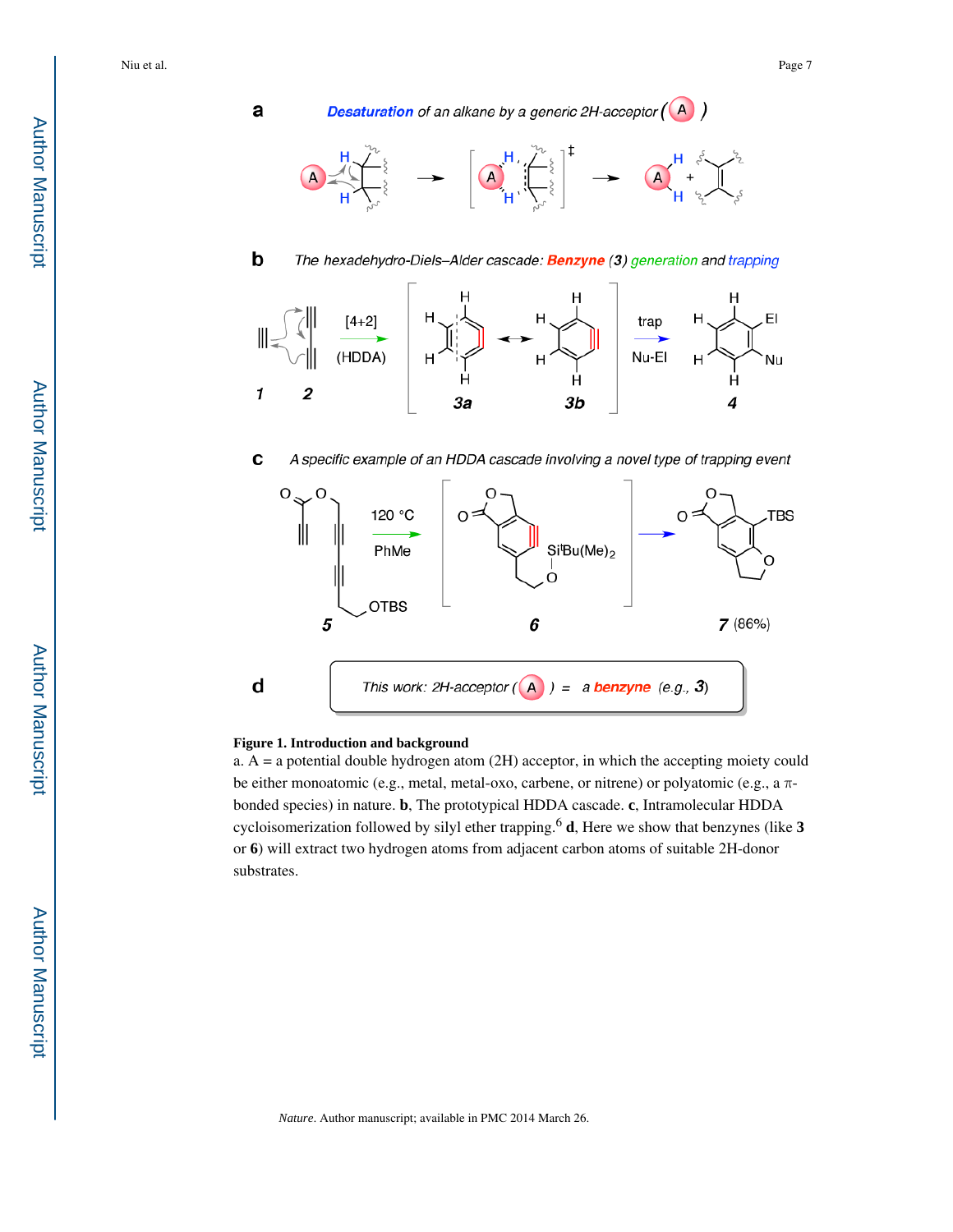Niu et al. Page 8



#### **Figure 2. Both hydrogen atoms come from the same donor molecule**

a. Dihydrogen transfer reactions between the HDDA-generated benzyne **9** and the 2H-donor solvents cyclooctane and tetrahydrofuran (THF) give the benzenoid **10**; isotope profiling using THF-*h8*, THF-*d8*, and *mixtures thereof* (Table, lower right) shows that both hydrogen atoms in the product originate from a single molecule of 2H-donor. **b**, A representation (**11**) of simultaneous double hydrogen transfer between an aryne and a THF molecule. Analogous six-atom arrays are involved in the TSs of 2H-transfer by diimide to an alkene acceptor<sup>18,19</sup> and in the class of intramolecular reorganizations known as dyotropic reactions.<sup>20,21</sup>